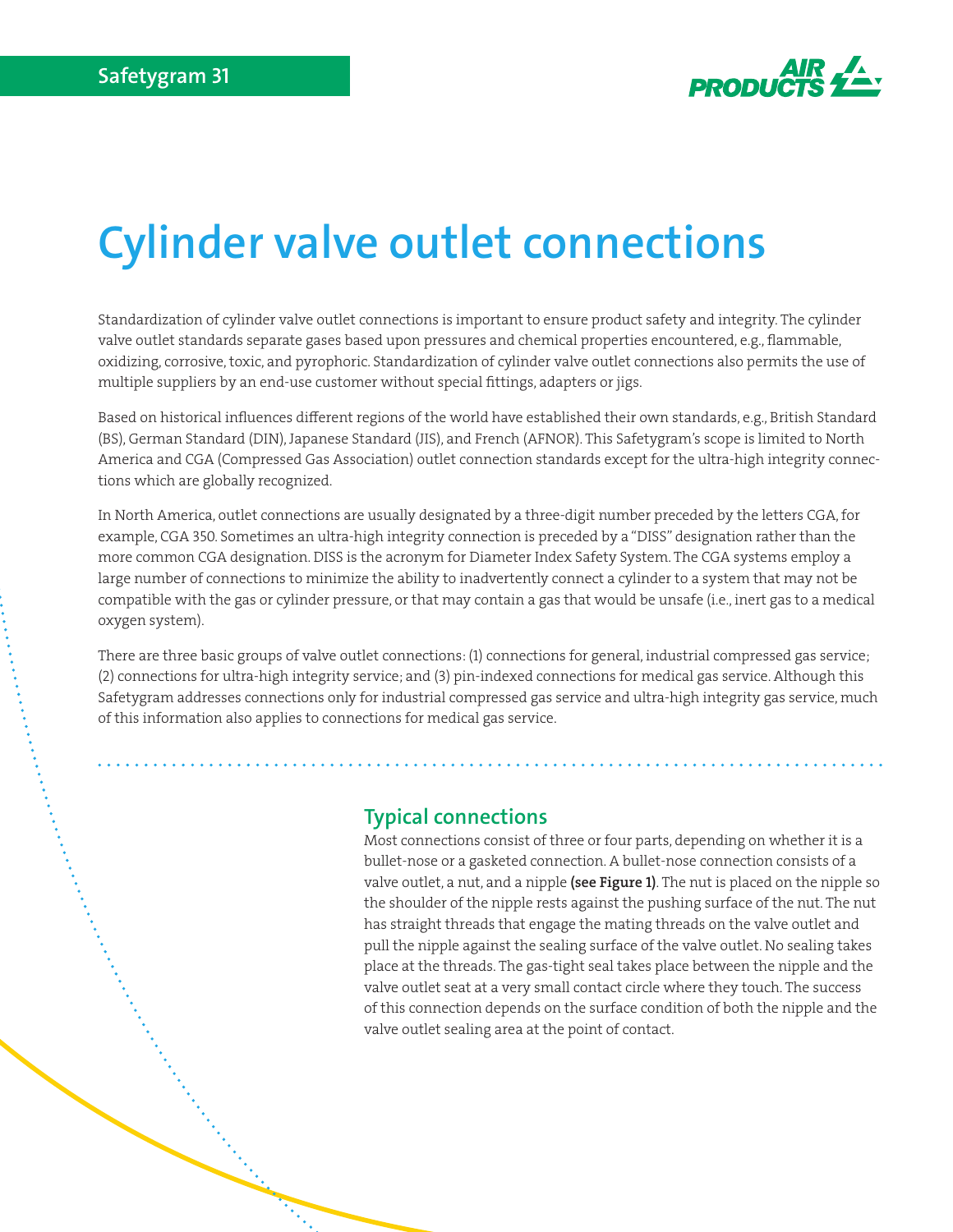### **Figure 1: A Typical Bullet-Nose Connection.**





Some bullet-nose connections have a soft-tipped nipple or an O-ring on the nipple to improve the seal. This allows the connection to be made without a wrench, using a nut equipped with a handwheel. These connections are called hand-tight connections.

A gasketed connection has four parts: the valve outlet, a nipple, a nut, and a washer (see Figure 2). The nipple of the gasketed connection is not bulletshaped as in the bullet-nose connections, but is flat to compress the gasket. The valve outlet sealing area is also flat. The nut fits on the nipple so the shoulder of the nipple rests on the pushing surface of the nut. The washer is placed on the flat surface of the nipple inside the nut. The straight threads of the nut engage with the mating threads of the valve outlet and are tightened to compress the washer between the two sealing surfaces.

Standard industrial valve outlet connections are designed to provide a "bubbletight" connection, which refers to leak-checking the connection with a soap solution or by immersing it in water. Bubbles indicate a leak. Leak detection solutions vary in their ability to detect leaks. However, leakage rates for standard connections range from  $1 \times 10^{-3}$  to  $1 \times 10^{-5}$  cc of helium per second. Smaller leak rates can be obtained with these connections, depending on surface finishes, washer materials, and mechanical condition. However, achieving smaller leak rates can be difficult and inconsistent. This is one of the primary reasons why the ultra-high integrity outlet connections were developed.

# **Force required for seal**

One of the most confusing issues concerning outlet connections is how much force one should apply to achieve a seal without damaging the connection. See Table 1 for torque guidelines for conventional CGA outlet connections (data from CGA Technical Bulletin TB-14).

Variables that affect the force required to achieve an acceptable seal include materials of construction, contact surface conditions, thread condition, and machining quality. Materials of construction influence several aspects of the connection. Harder materials such as stainless steel, have less lubricity than other metals, which causes higher friction in the thread engagement. Lubricity also affects the durability of the sealing surfaces as well as the ability of those surfaces to mate and seal; i.e., harder materials of construction are more difficult to seal. These materials are also often harder to machine, making it more difficult to produce smooth threads. The surface finish and condition at the point of sealing contact are also critical. Softer materials such as brass are more easily damaged yet are also more malleable, so they can actually deform to minimize imperfections. Machining quality is usually not a problem with the sealing surfaces of outlet connections, but it may impact the threads. This is especially true for the harder materials of construction. Their thread surfaces may be rough and can cause higher-than-normal friction or even galling when making and breaking connections. Damaged or badly worn threads can also cause problems with sealing.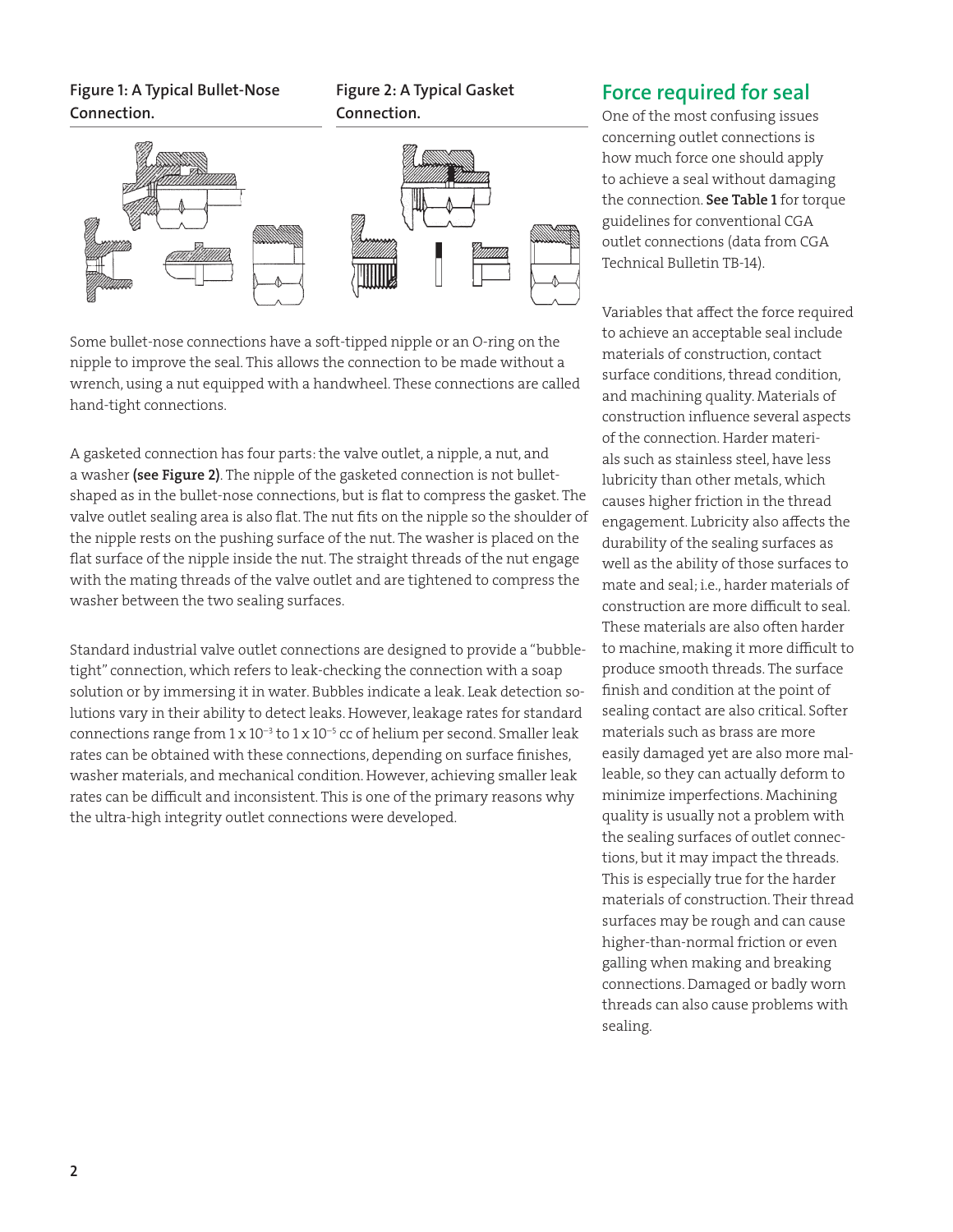**Table 1: Torque Guidelines for Sealing CGA Outlet Connections**

| Some bullet-nose connections have        |  |  |  |  |  |
|------------------------------------------|--|--|--|--|--|
| soft tips or O-rings on the nipples. The |  |  |  |  |  |
| nuts on these connections usually        |  |  |  |  |  |
| have handwheels mounted on them.         |  |  |  |  |  |
| These connections are sometimes          |  |  |  |  |  |
| referred to as "hand-tights" because     |  |  |  |  |  |
| they are designed to be connected        |  |  |  |  |  |
| and sealed without the use of tools      |  |  |  |  |  |
| (recommended tightening torque is 8      |  |  |  |  |  |
| to 15 foot-pounds or 11 to 20 NM) for    |  |  |  |  |  |
| hand-tight connections.                  |  |  |  |  |  |

If your connection requires more force than the values suggested in Table 1, inspect the connection for marred, dirty, or worn sealing surfaces, damaged threads, or compromised washers. Replace any damaged or worn components.

| <b>CGA Connection</b> | <b>Recommended Torque</b> |           | <b>Maximum Torque</b> |           |
|-----------------------|---------------------------|-----------|-----------------------|-----------|
| Number                | $ft$ -lb                  | <b>NM</b> | $ft$ -lb              | <b>NM</b> |
| 110 (washer)          | 10                        | 14        | 15                    | 20        |
| 165                   | 8                         | 11        | 10                    | 14        |
| 170 (washer)          | 10                        | 14        | 15                    | 20        |
| 180 (washer)          | 10                        | 14        | 15                    | 20        |
| 182                   | 15                        | 20        | 25                    | 34        |
| 200                   | 25                        | 34        | 35                    | 47        |
| 280                   | 25                        | 34        | 35                    | 47        |
| 290                   | 30                        | 41        | 45                    | 61        |
| 295                   | 25                        | 34        | 35                    | 47        |
| 296                   | 35                        | 47        | 50                    | 68        |
| 300                   | 35                        | 47        | 50                    | 68        |
| 320 (washer)          | 20                        | 27        | 30                    | 41        |
| 326                   | 25                        | 34        | 35                    | 47        |
| 330 (washer)          | 20                        | 27        | 30                    | 41        |
| 346                   | 35                        | 47        | 50                    | 68        |
| 350                   | 35                        | 47        | 50                    | 68        |
| 410                   | 35                        | 47        | 50                    | 68        |
| 440                   | 40                        | 54        | 55                    | 75        |
| 450                   | 40                        | 54        | 55                    | 75        |
| 500                   | 35                        | 47        | 50                    | 68        |
| 510                   | 35                        | 47        | 50                    | 68        |
| 520                   | 35                        | 47        | 50                    | 68        |
| 540                   | 40                        | 54        | 60                    | 81        |
| 555                   | 40                        | 54        | 60                    | 81        |
| 580                   | 40                        | 54        | 60                    | 81        |
| 590                   | 40                        | 54        | 60                    | 81        |
| 621                   | 35                        | 47        | 50                    | 68        |
| 622                   | 35                        | 47        | 50                    | 68        |
| 624                   | 35                        | 47        | 50                    | 68        |
| 625                   | 35                        | 47        | 50                    | 68        |
| 626                   | 35                        | 47        | 50                    | 68        |
| 660 (washer)          | 30                        | 41        | 45                    | 61        |
| 670 (washer)          | 30                        | 41        | 45                    | 61        |
| 678 (washer)          | 25                        | 34        | 35                    | 47        |
| 679 (washer)          | 25                        | 34        | 35                    | 47        |
| 705 (washer)          | 40                        | 54        | 60                    | 81        |

NOTE: The torque recommendations for gasketed connections shown are for elastomeric materials (fiber, nylon, PTFE, PCTFE). For metallic gasksets (lead, copper) the recommended tightening torque is 30-45 ft-lb (41-61 NM). The CGA data is based on testing conducted in a laboratory environment using new connecting parts. Due to many variables, a connection in the field may vary from these results. Therefore, the end user must verify the leak integrity of a connection before putting any cylinder into service based on the data in this table.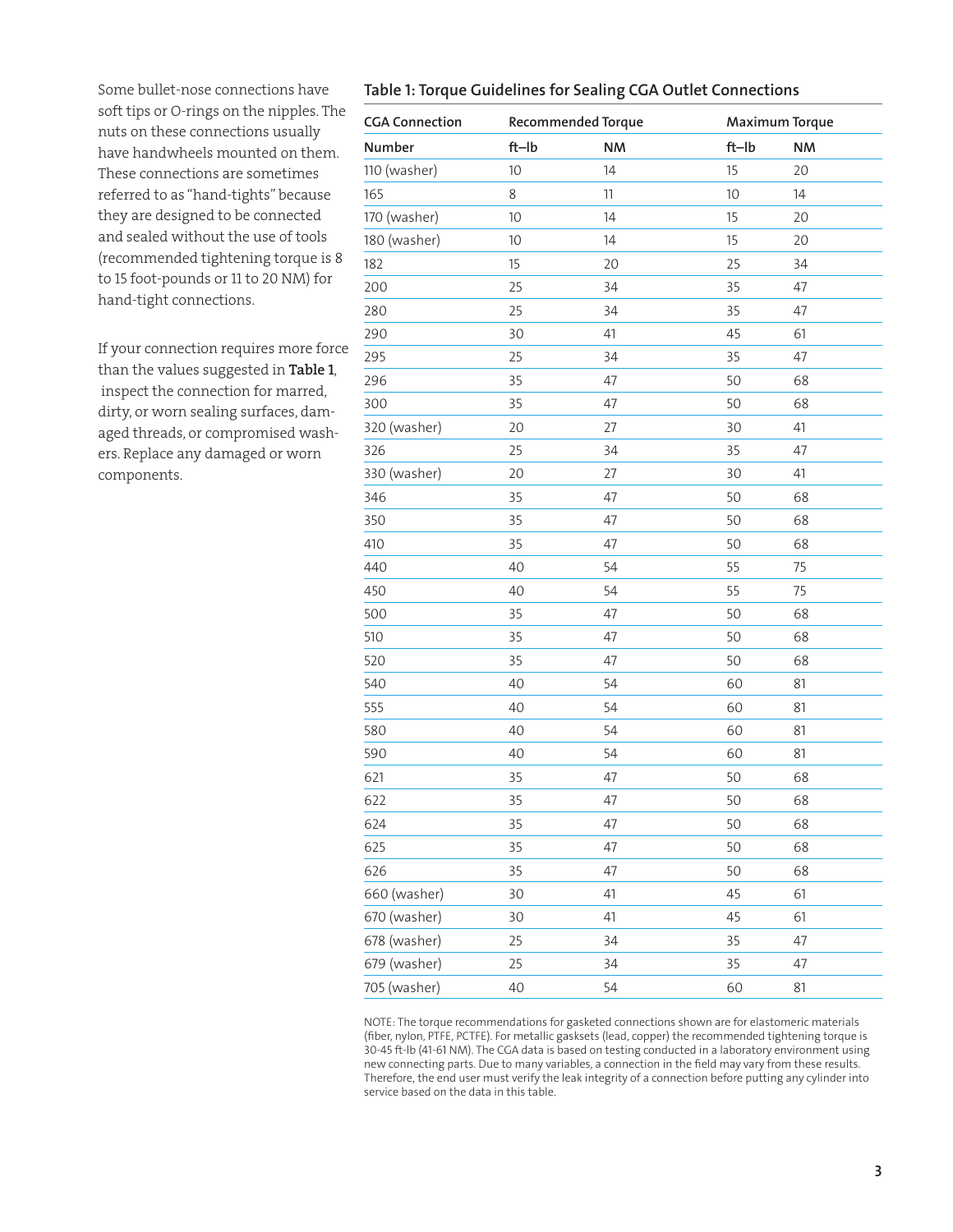# **Washer materials for washered connections**

With washered connections, the material of construction of the washer is important, both for compatibility with the gases in use and for its mechanical properties.

The most common CGA washers are made from fiber, nylon, PTFE (Teflon®) or PCTFE (polychlorotrifluoroethylene). A typical metallic washer is made from lead or softened copper. Each material has its advantages and disadvantages. The first requirement for a washer is compatibility with the gas being handled. Some of the other properties to be considered are leak integrity, permeation, cold flow, off-gassing, particle shedding, and cost. The tightening force required for washered connections is dependent on the washer material being used (see note in Table 1).

Air Products recommends specific washer materials for certain applications. Nylon washers are recommended for medical yoke connections while fiber washers are commonly used in carbon dioxide service. PTFE is compatible with most gases and is the most common washer material used with specialty gases. However, PTFE has some properties that can make it a poor choice for a washer material. It has a tendency to cold-flow. Cold flow occurs when pressure is applied to the material, and it flows away from the pressure. This can cause

leaks to develop as the washer moves, reducing the sealing pressure on the washer. The flowing washer material can also restrict flow paths and jam in the connection threads. PTFE is also permeable to moisture and oxygen, which can cause microcontamination in sensitive processes.

When PTFE washers are used in systems using water-reactive acidic or basic gases, moisture can cause the formation of corrosive acids or alkaline liquids in the system. For most specialty gases, PCTFE is recommended over PTFE because it is less permeable to oxygen and moisture and evidences less cold flow. This leads to better leak integrity and reduces contamination concerns. In some applications, PTFE mixed with a solid filler material—such as calcium fluoride or brass—is used to reduce the cold flow of the PTFE. Lead or annealed copper washers are most often used in fluorine and other reactive fluoride service.

For best results, install a new washer with every cylinder change.

For many washered connections, overtightening can result in the washer being compressed into the bore of the connection, limiting or even stopping the flow of gas. Overtightened washers can be distorted into the connection's threads, making disassembly or washer removal difficult. To prevent this from happening, avoid excessive tightening force and install a new washer with every cylinder change. Washered connections do not mechanically bond the valve and connection with the same force as bullet-nose connections. This means if the downstream equipment twists or vibrates, these connections are more likely to develop leaks than bulletnose connections.

## **DISS Connections**

Ultra-high integrity service, or DISS connections, are designed for applications where the requirements for system leak integrity are very high, primarily in the semiconductor industry. A DISS connection is a washered type that consists of the valve outlet, nut, nipple, and washer (see Figure 3). The sealing contact surfaces are much more sophisticated than those of a general, industrial connection. Metallic washers may only be made of annealed nickel and have highly polished surfaces. The sealing points on the nipple and valve outlet are composed of highly polished torroidal beads. When the nut is screwed to the valve threads, it pulls the nipple into the valve outlet, compressing the washer between the two beads. The beads are driven into the washer, allowing the polished beads to form a crush seal onto the washer.

The key to successful sealing of the DISS connection is the extremely smooth finish of the sealing surfaces. These surfaces must be protected to maintain high leak integrity. It is essential to use a new washer each time the connection is tightened because the softened nickel washer becomes hardened after each compression. On installation, care should be taken to ensure the washer is kept clean, properly placed, and is flush with the pigtail nipple end around the entire circumference. The washer retaining ring should keep the washer snuggly fitted into the nipple when the washer is installed properly. It should not be loose or be able to change position. For highly reactive or toxic gases, nickel washers are strongly recommended.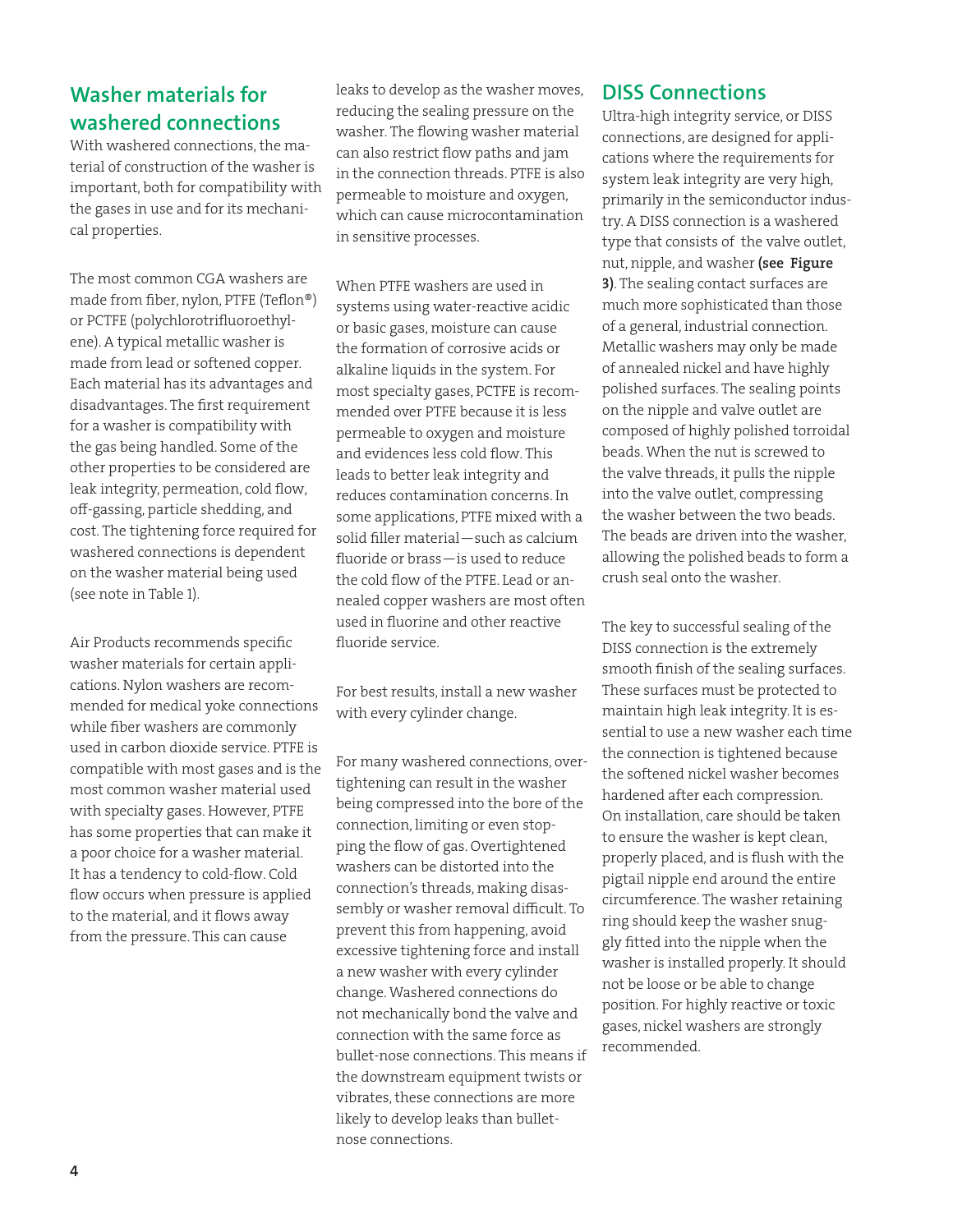Controlled tightening torque or force is another critical element with successful DISS connections. Sufficient force is required to push the metal sealing surfaces into the washer, but too much force will damage the bead surfaces. Therefore, torque wrenches should be used for tightening DISS connections. The recommended tightening torque is 35 foot-pounds (47 NM) with a nickel DISS washer and 12 to 15 foot-pounds (16–20 NM) for a PCTFE washer. Slightly higher forces may be used without immediate damage to the connection components, but nickel washers should never be tightened with more than 45 foot-pounds of force (61 NM). If a required seal can be achieved without exceeding the maximum force, the connection can be used. If an adequate seal cannot be made, try a new washer. If the new washer does not work, replace the connection and/ or cylinder.

### **Outlet seals**

Outlet seals are an important part of many valve outlets. They are designed to provide a secondary seal in the event the cylinder valve develops leakage through the valve seat when not in use and during transport. The outlet seals are designed to safely contain full cylinder pressure.

Transportation of Dangerous Goods regulations, including U.S. Department of Transportation (DOT) regulations, require that outlet seals be properly installed on many products' valve outlets during transport. It is also important that they be reinstalled when the cylinder is removed from service.

Where used, outlet seal washers are critical to seal the valve. Make sure that any washers required are present and in good condition. Make sure that any outlet seal is properly tightened to the same torque requirement as the CGA connection for the particular valve outlet. If the washer is not present or must be replaced, select a replacement compatible with the product involved. If you do not have a washer, contact your supplier for a replacement.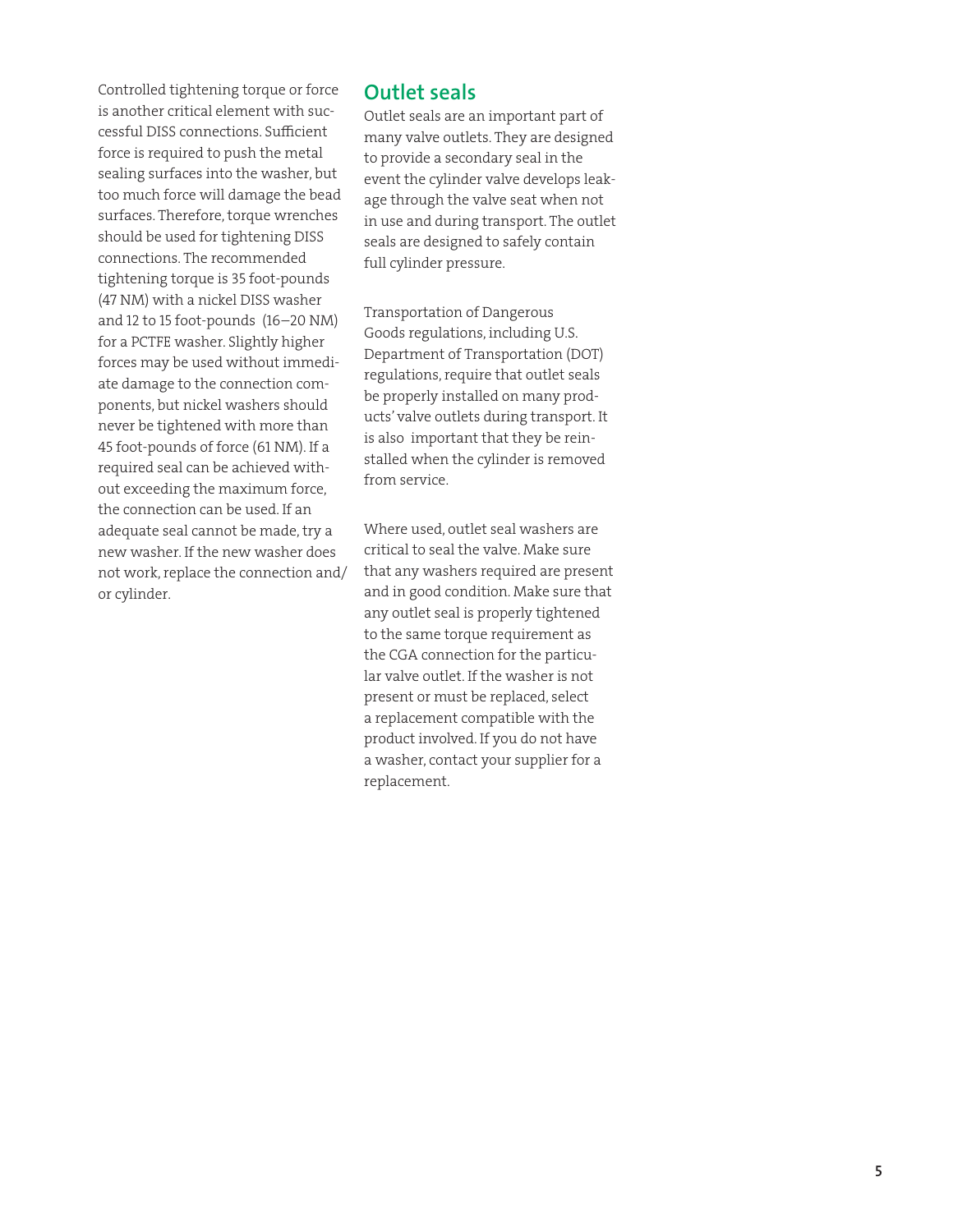### **Figure 3: Typical Ultra-High Integrity Connection, (Diameter Index Safety System, DISS)**



# **Safety and use considerations**

The success of the connection can be ensured by considering the following items:

- Prior to assembling a cylinder outlet connection, inspect the seal ing surfaces of both the valve out let and the connector for defects (cuts, scratches, dents, flattening) that may allow a leak. Do not connect parts that appear to be damaged.
- The nut-to-nipple contact surfaces on the connection must be smooth, clean and free from wear. A simple test is to twist the nut while exerting some pressure against the nipple contact surface. Any roughness or "sticking" may indicate damage to the nut and/or nipple. This damage could prevent the full closure force from being delivered to the sealing surfaces when the nut is tightened to the proper torque.
- For gasketed connections, the washer material must be compatible with the service gas. Especially for oxidizing gases or ultra-high integrity service, the washer must be clean and free of contamination. The washer must not be deformed and should have no noticeable marks or marring on the sealing surfaces on either side of the washer.
- Especially with non-DISS connections, a second wrench should be used to prevent the nipple from rotating in the outlet during assembly.
- Before introducing highly reactive or toxic gases, connections should be leak checked with an inert gas at or above service pressure and with a suitable leak detection method. If leaks are found, the connection must be depressurized, repaired and retested before use. Do not attempt to increase the torque to achieve a seal. If the leak is detected after the procedure is repeated, the connection should be considered damaged. Contact your gas supplier for further assistance.

For ultra-high integrity (DISS) connections, the following items must also be considered:

- The nut/nipple combination should fit smoothly into the outlet connection and be aligned without forcing in all planes. The nut should run onto the cylinder outlet threads easily by hand without exerting bending force on the nipple.The sealing beads should be parallel and aligned before connecting the nut. Misalignment can prevent proper sealing and cause damage to the sealing urfaces and threads. For DISS connections assembling a misaligned connector ("wiggling" the cylinder or nipple while pushing the nipple) can cause damage to the outlet alignment slots.
- For DISS connections, insert a washer into the nipple by compressing its retaining clip and sliding the washer into the nipple so the open ends of the retaining clip are opposite the thumb notch access in the nipple. Use minimal flows when back-purging to prevent dislodging the washer. When removing washers, always use the notch provided. On washer removal with a tool, care should be taken to avoid defacing or deforming the sealing beads.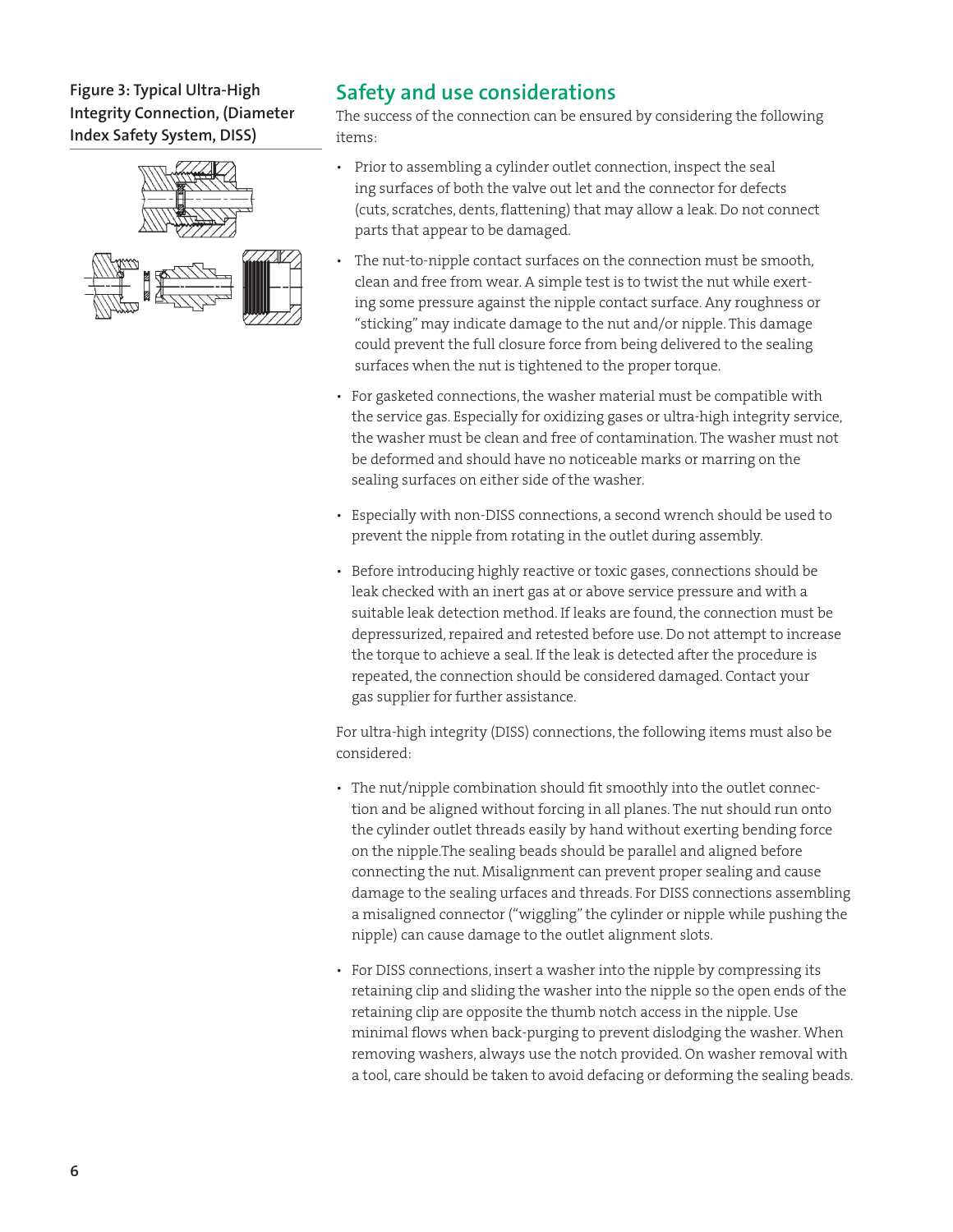- DISS connection nipples must include the antirotational keys. This also applies to gas-tight outlet caps when using metal washers. These antirotational keys are meant to prevent rotation between sealing surfaces during assembly when normal clockwise tightening torque is applied.
- Heavy flexhoses, regulators or other equipment should be supported after assembling a DISS connection to reduce side-loading that may allow leaks to develop during use.

# **CGA technical support**

The CGA has published two technical bulletins: "TB-14: Torque Guidelines for CGA Outlet Connections" and "TB-9: Guidelines for the Proper Handling and Use of the CGA 630/710 Series Ultra-High Integrity Service Connections." Both bulletins are available at www.cganet.com.

Torque guidelines in Table 1 are from CGA's Technical Bulletin TB-14.

### **Standards for reference**

Compressed Gas Association CGA V-1, *Standard for Compressed Gas Cylinder Valve Outlet and Inlet Connections*.

International Organization for Standardization ISO 10692-1, *Gas cylinder valve connections for use in the micro-electronics industry—Part 1: Outlet connections*.

British Standard BS 341-3, *Transportable Gas Container Valves—Valve outlet connections*.

European Industrial Gases Association EIGA, *Valve Outlet Connections for Gas Cylinders Doc 97/03*.

German DIN 477-1, *Gas cylinder valves rated for test pressures up to 300 bar; types, sizes and outlets*.

Japanese Industrial Standard JIS B 8246, *High Pressure Gas Cylinders—Valves*.